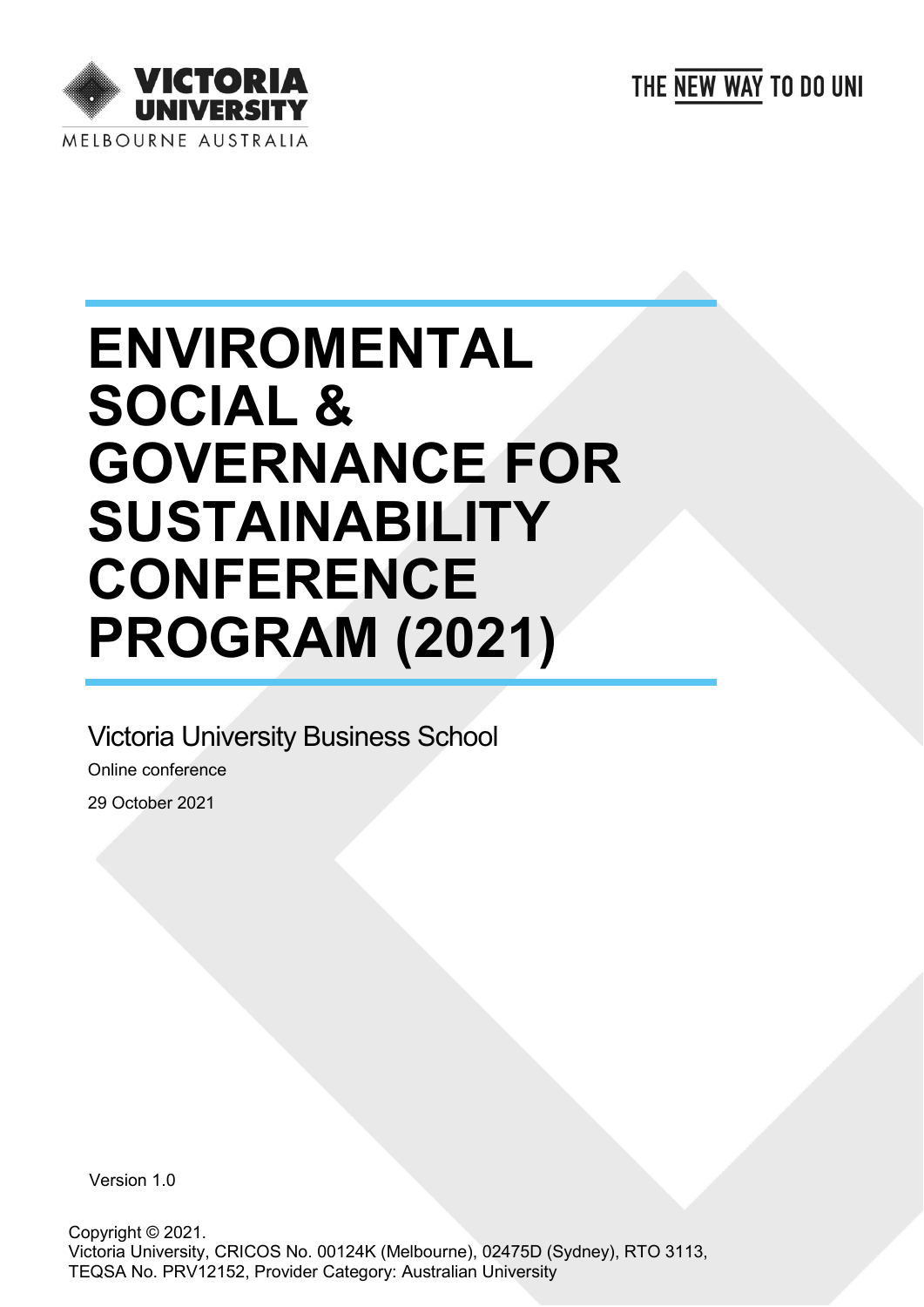### **About the conference**

The Victoria University Business School and Institute for Sustainable Industries & Liveable Cities with the support of CMA Australia is hosting a research conference: **Environmental, Social and Governance for Sustainability** on Friday 29 October 2021 (online).

We have accepted abstracts for papers (submission is closed) that investigate Environmental, Social and Governance (ESG) issues such as:

- ESG reporting, assurance, or regulations
- UN sustainability goals
- ESG measurement
- investor expectations
- circular economy
- involvement of different sectors, including not for profit and public sector.

This year, the conference will also focus on the impact of COVID-19 and future priorities.

#### **Conference program**

#### **Time Session**

| 8:30-9:00      | <b>Registration</b>                                                                                                                                                    |
|----------------|------------------------------------------------------------------------------------------------------------------------------------------------------------------------|
| 9:00           | Acknowledgement of country: Associate Professor Randall Robinson,<br>Executive Director, Institute for Sustainable Industries & Liveable Cities,<br><b>VU Research</b> |
| $9:00-9:10$    | Welcome Address: Professor Adam Shoemaker, Vice Chancellor and<br>President, Victoria University                                                                       |
| $9:10-9:20$    | Opening Remarks: Associate Professor Romana Garma, Head,<br>Victoria University Business School                                                                        |
| $9:20-12:30$   | <b>Keynote speakers</b>                                                                                                                                                |
| $9:20 - 9:50$  | Toby Kent, Board member of the Business Council for Sustainable<br>Development Australia                                                                               |
| $9:50 - 10:00$ | <b>Morning tea break</b>                                                                                                                                               |
| 10:00-10:30    | <b>Professor Janek Ratnatunga, CEO of the Institute of Certified</b><br>Accountants (CMA)                                                                              |
| 10:30-11:00    | Nick Harford, Director of Equilibrium, a Sustainability Consulting and<br>Management Company, Victoria                                                                 |
| 11:00-11:10    | <b>Short break</b>                                                                                                                                                     |
| 11:10-11:40    | Dr Scott Rawlings, Director, Science and Reporting at Commissioner for<br>Environmental Sustainability, Victoria                                                       |
| 11:40-12:10    | Maree Lang, Managing Director, Greater Western Water, Melbourne,<br>Victoria                                                                                           |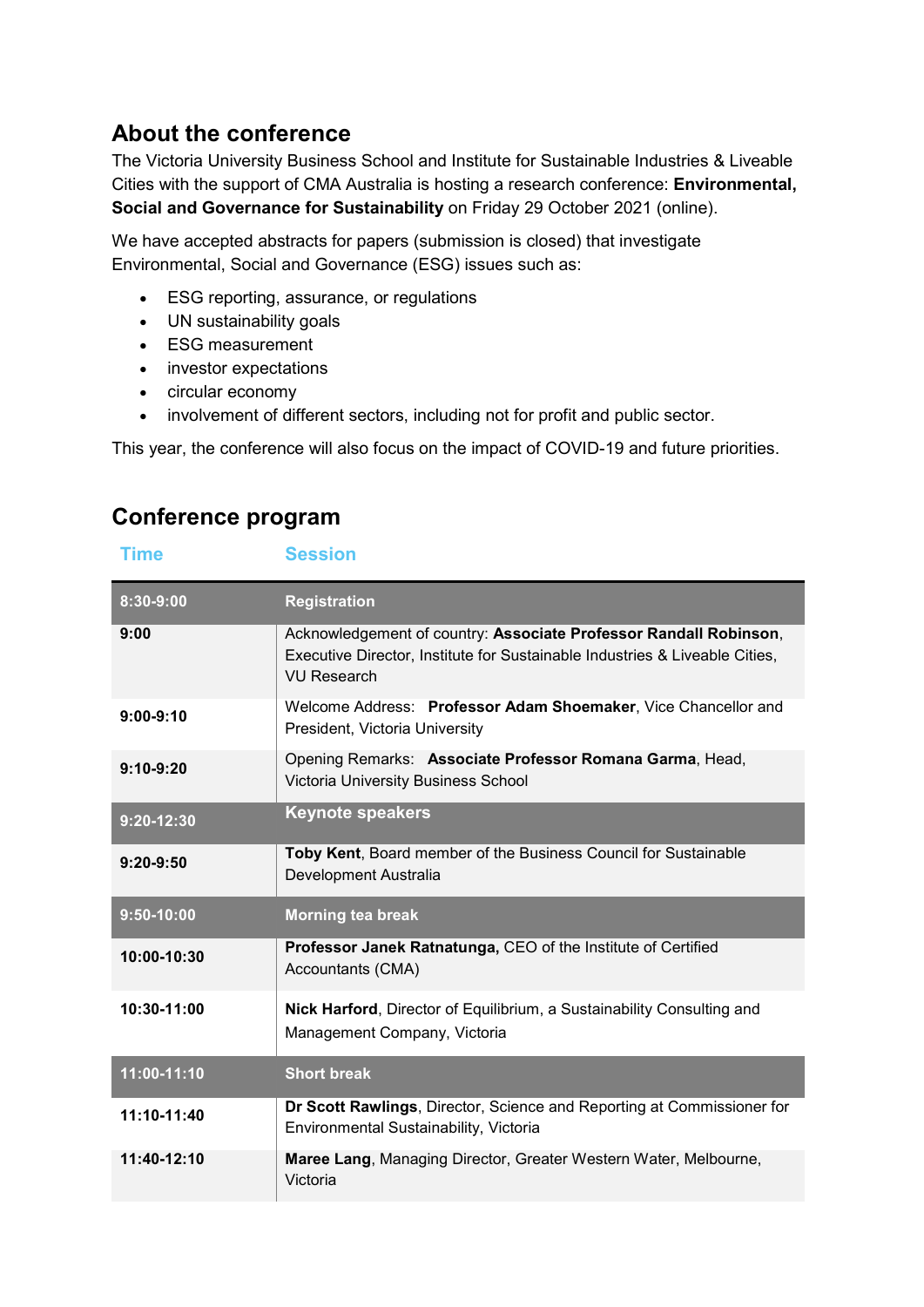| <b>Time</b>     | <b>Session</b>                                                                                                                                                                                      |
|-----------------|-----------------------------------------------------------------------------------------------------------------------------------------------------------------------------------------------------|
| 12:10-12:45     | <b>Lunch break</b>                                                                                                                                                                                  |
| 12:45-14:45     | <b>Concurrent sessions</b>                                                                                                                                                                          |
|                 | <b>THEME: ESG Disclosure and UN Sustainable Development</b><br>Goals<br><b>THEME: Investor Expectations and Circular Economy</b><br><b>THEME: ESG Involvement of Different Sectors</b><br>$\bullet$ |
| 14:45-15:00     | Afternoon tea break                                                                                                                                                                                 |
| 15:00-16:20     | <b>Concurrent sessions</b>                                                                                                                                                                          |
|                 | THEME: ESG Disclosure and UN Sustainable Development<br>$\bullet$<br>Goals<br><b>THEME: Investor Expectations and Circular Economy</b><br>THEME: ESG Involvement of Different Sectors               |
| $16.20 - 16.30$ | CONCLUDING REMARKS - Conference Chair, Dr Chitra De Silva,<br>Victoria University Business School.                                                                                                  |



 $\overline{\phantom{a}}$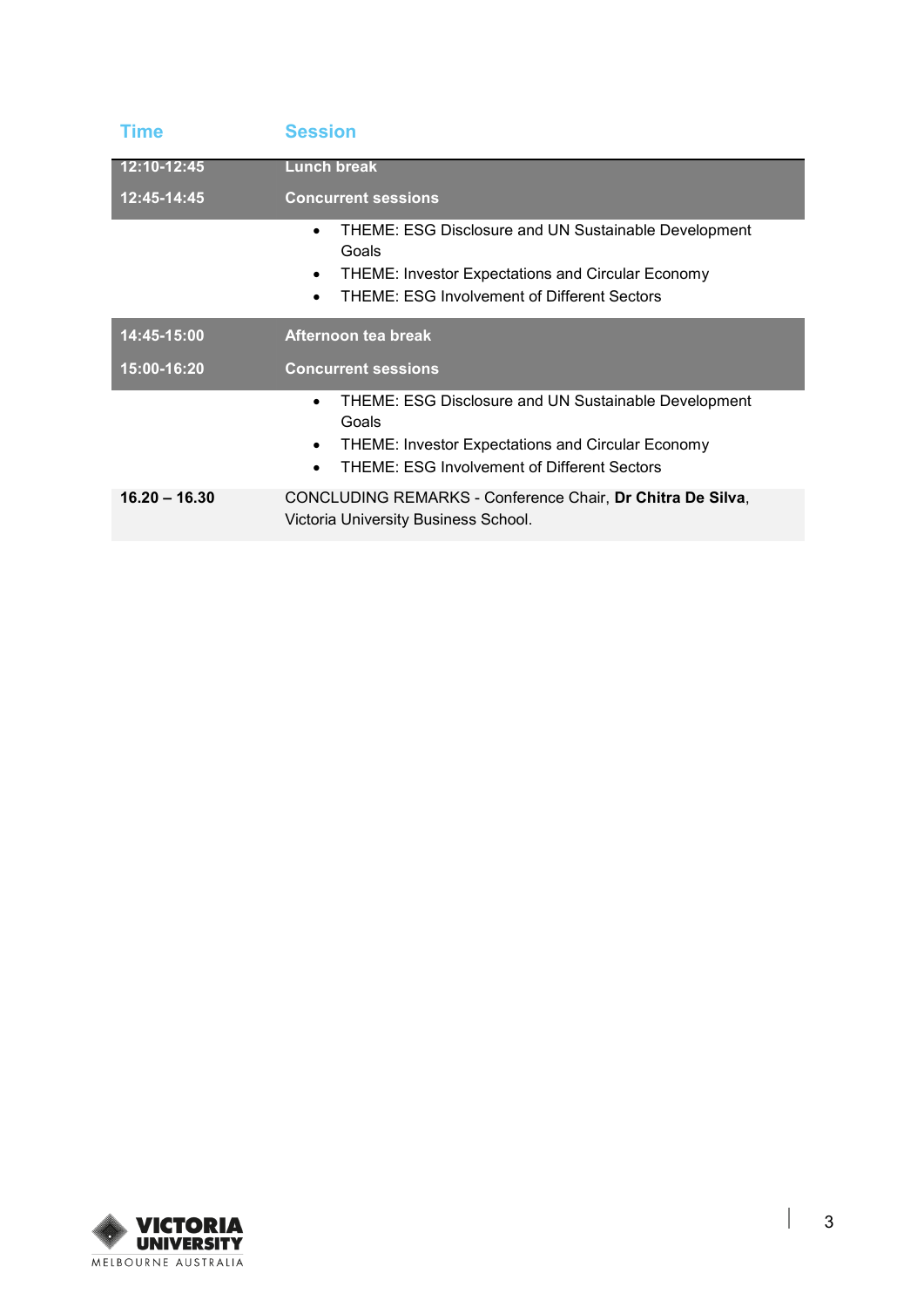|                    |                                                                                                                                                                                                                                                                                                                                                                                                                                                                                                                    | <b>CONCURRENT SESSIONS &amp; TIMES</b>                                                                                                                                                                                                                                                                                                                  |                                                                                                                                                                                                                                                                                                                                                                                                     |
|--------------------|--------------------------------------------------------------------------------------------------------------------------------------------------------------------------------------------------------------------------------------------------------------------------------------------------------------------------------------------------------------------------------------------------------------------------------------------------------------------------------------------------------------------|---------------------------------------------------------------------------------------------------------------------------------------------------------------------------------------------------------------------------------------------------------------------------------------------------------------------------------------------------------|-----------------------------------------------------------------------------------------------------------------------------------------------------------------------------------------------------------------------------------------------------------------------------------------------------------------------------------------------------------------------------------------------------|
| <b>Time</b>        | <b>TRACK1</b>                                                                                                                                                                                                                                                                                                                                                                                                                                                                                                      | <b>TRACK2</b>                                                                                                                                                                                                                                                                                                                                           | <b>TRACK3</b>                                                                                                                                                                                                                                                                                                                                                                                       |
| 16.20              | 12:45- ESG Disclosure and UN<br><b>Sustainable Development</b><br><b>Goals</b>                                                                                                                                                                                                                                                                                                                                                                                                                                     | <b>Investor Expectations and</b><br><b>Circular Economy</b>                                                                                                                                                                                                                                                                                             | <b>ESG Involvement of Different</b><br><b>Sectors</b>                                                                                                                                                                                                                                                                                                                                               |
|                    | <b>Session Chair</b><br>Assoc. Prof Nicola Sciulli                                                                                                                                                                                                                                                                                                                                                                                                                                                                 | <b>Session Chair</b><br>Assoc. Prof Randall Robinson                                                                                                                                                                                                                                                                                                    | <b>Session Chair</b><br>Dr. Yongqiang Li                                                                                                                                                                                                                                                                                                                                                            |
| $12.45 -$<br>13.05 | Dr. David R.J. Moore, School<br>of Business, Victoria<br>University, Australia<br>Assoc. Prof Nicola Sciulli,<br>School of Business, Victoria<br>University, Australia<br>"Sustainable Development<br><b>Goal disclosures within</b><br><b>Australian Superannuation</b><br><b>Funds: An Exploratory</b><br>Study"                                                                                                                                                                                                 | Assoc. Prof Dan Daugaard,<br>University of Tasmania,<br>Australia<br>The value of a Principles for<br><b>Responsible Investing</b><br>designation: A setting for<br>environmental social and<br>governance natural<br>experiments                                                                                                                       | Prof. AD Clarke, Victoria<br>University, Australia<br>The Re-Emergence of the<br><b>Social Licence to Operate</b>                                                                                                                                                                                                                                                                                   |
| 13.05-<br>13.25    | Dr. Vikas Kumar, Indian<br>Institute of Management,<br>Amritsar (Punjab) India<br>Dr. (Prof.) Arun Kumar<br>Kaushik, Assistant Professor,<br>Indian Institute of<br>Management Amritsar<br>(Punjab) India<br>Farima Noravesh, Swinburne Mafasiya Fairoz F., Faculty of<br>University of Technology,<br>Australia<br><b>Modeling Consumer</b><br><b>Intention for Adopting Solar Effect of Circular Economy</b><br>Net<br><b>Metering System to</b><br><b>Support Sustainable</b><br><b>Development Goal (SDG7)</b> | Dr.Gunawardana, T.S.L.W.,<br>Faculty of Management and<br>Finance, University of Ruhuna,<br>Sri Lanka<br>Dr.Sriyani G.T.W, Faculty of<br>Management and Finance,<br>University of Ruhuna, Sri<br>Lanka<br>Management and Finance,<br>University of Ruhuna, Sri<br>Lanka<br><b>Practices on Waste</b><br><b>Management of Households</b><br>in Sri Lanka | Charumathi Balakrishnan,<br>Department of Management<br>Studies, School of<br>Management, Pondicherry<br>University, India<br>Habeebu Rahman,<br>Department of Management<br>Studies, School of<br>Management, Pondicherry<br>University, India<br><b>Influence of National Culture</b><br>on Environmental<br><b>Performance of High</b><br><b>Polluting Industries - A</b><br><b>Global Study</b> |
| $13.25 -$<br>13.45 | Mapitiyage Sabeetha Peiris,<br>Business School, Victoria<br>University, Australia<br>Dr. Omid Ameri Sianaki,<br>Business School, Victoria<br>University, Australia<br>Dr. Nilufa Khanom, Business<br>School, Victoria University,<br>Australia                                                                                                                                                                                                                                                                     | DR Aida Maria Ismail, Faculty<br>of Accountancy, Universiti<br>Teknologi MARA, Selangor<br>Campus, Malaysia,<br>Arif Azrin Mohd Ali<br>Perbendaharaan Negeri Johor, Faculty of Business and<br>Aras 1 Bangunan Dato'Abdul<br>Rahman Andak, Kota Iskandar, Indonesia, Indonesia<br>79592 Iskandar Puteri, Johor,<br>Malaysia                             | Fitra Roman Cahaya, Essex<br>Business School, University of<br>Essex, UK<br>Livia Afrina Panenda,<br>Accounting Department,<br>Economics, Universitas Islam                                                                                                                                                                                                                                         |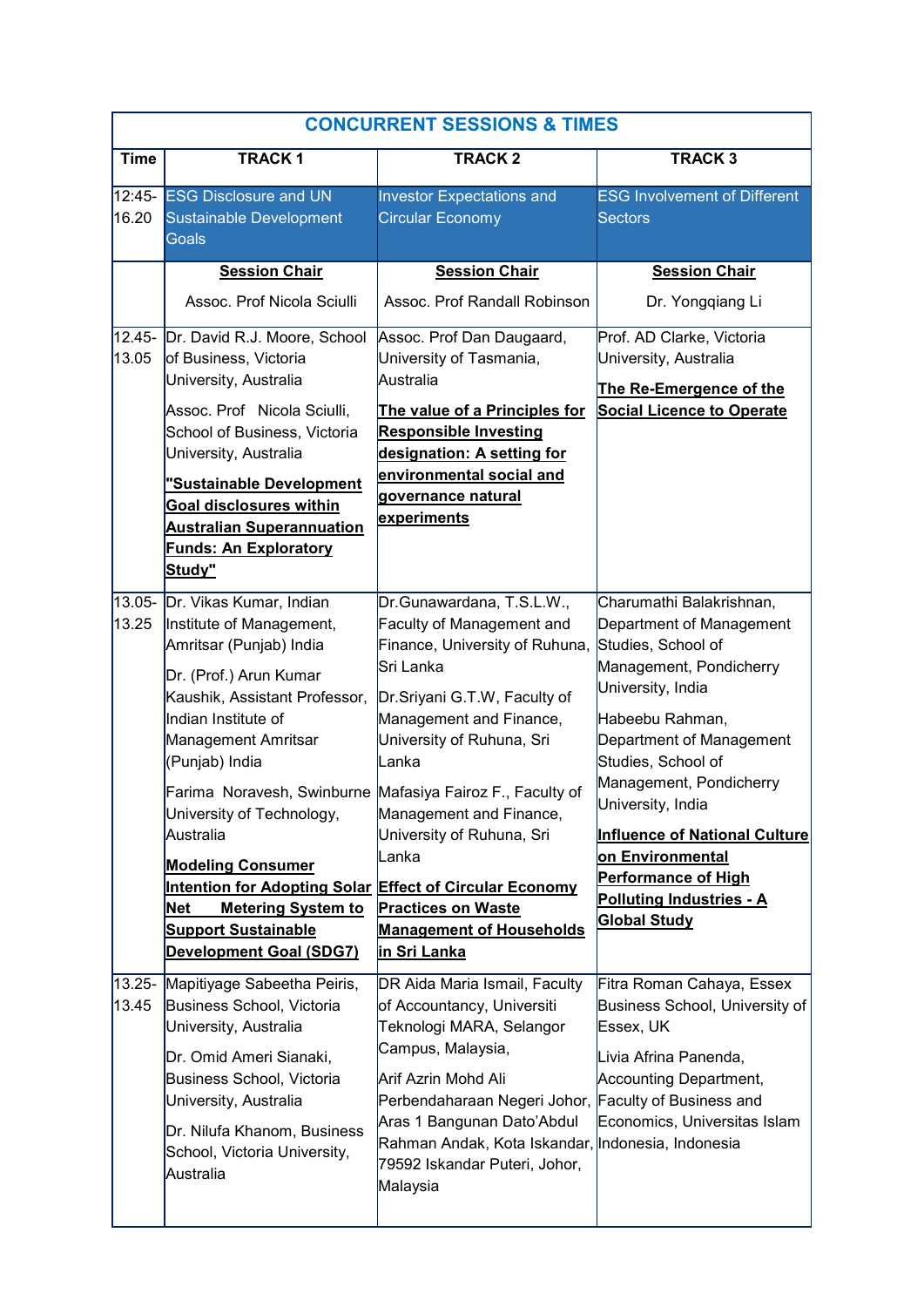|        | <b>Sustainable Development</b>              | <b>BOARD DIVERSITY AND</b>                                 | Corina Joseph, Faculty of            |
|--------|---------------------------------------------|------------------------------------------------------------|--------------------------------------|
|        | Goal 7: Ensure Access to                    | <b>VALUE CREATION FOR</b>                                  | Accountancy, Universiti              |
|        | Affordable, Reliable,                       | <b>BUSINESS SUSTAINABILITY</b>                             | Teknologi MARA, Malaysia             |
|        | <b>Sustainable and Modern</b>               |                                                            | <b>Aircraft passenger safety</b>     |
|        | <b>Energy for All</b>                       |                                                            | disclosures by the world's           |
|        |                                             |                                                            | best airlines: Insights from         |
|        |                                             |                                                            | managerial stakeholder               |
|        |                                             |                                                            | theory                               |
|        |                                             |                                                            |                                      |
|        | 13.45.- Dr. Keshara de Silva, The           | Fatimah Noor Rashidah Mohd Dr.Sriyani G.T.W., Faculty of   |                                      |
| 14.05  | University of Melbourne,                    | Sofian , Deparment of Finance, Management and Finance,     |                                      |
|        | Australia                                   | Kuliyyah of Economics and                                  | University of Ruhuna, Sri            |
|        | Influence of traditional and                | Management Sciences,                                       | Lanka,                               |
|        | non-traditional donor                       | International Islamic University,                          | Mafasiya Fairoz F., Faculty of       |
|        | funding on SDG                              | Malaysia                                                   | Management and Finance,              |
|        | implementation - a case                     | Ibrahim Mohd-Sabrun,                                       | University of Ruhuna, Sri            |
|        | study of Sri Lanka                          | Department of Accounting,                                  | Lanka                                |
|        |                                             | <b>Faculty of Business and</b>                             | Dr.Gunawardana, T.S.L.W,             |
|        |                                             | Economics, Universiti Malaysia                             | Faculty of Management and            |
|        |                                             | Graduate Management                                        | Finance, University of Ruhuna,       |
|        |                                             | Accountant, Certified                                      | Sri Lanka.                           |
|        |                                             | Management Accountants                                     |                                      |
|        |                                             | (CMA) Australia                                            | <b>Innovations and Value</b>         |
|        |                                             |                                                            | <b>Additions through</b>             |
|        |                                             | <b>The Emergence of Earnings</b>                           | <b>Sustainability Practices in</b>   |
|        |                                             |                                                            |                                      |
|        |                                             | <b>Management and</b>                                      | <b>Solid Waste Management:</b>       |
|        |                                             | <b>Sustainable Development</b>                             | <b>Case studies from</b>             |
|        |                                             | <b>Goals Research: A</b>                                   | <b>Handloom and Craft</b>            |
|        |                                             | <b>Bibliometric Analysis</b>                               | Industry in Sri Lanka                |
| 14.05- | Farima Noravesh, Swinburne                  | Duy Thanh Nguyen, Becamex                                  | Deshani Hettiarachchi, RMIT          |
| 14.25  | University of Technology,                   | <b>Business School, Eastern</b>                            | University, Australia                |
|        | Australia                                   | International University, Binh                             | The Extent of Financial              |
|        | Prof. Christine Jubb,,                      | Duong, Vietnam,                                            | <b>Vulnerability in the Not-for-</b> |
|        | Swinburne University of                     | Thinh Gia Hoang, School of                                 | <b>Profit Australian Aged Care</b>   |
|        | Technology, Australia                       | Business and Management,                                   | Sector                               |
|        |                                             | RMIT University, Ho Chi Minh                               |                                      |
|        | Prof. Timothy Marjoribanks,                 | city, Vietnam                                              |                                      |
|        | Swinburne University of                     |                                                            |                                      |
|        | Technology, Australia                       | Hue Gia Tran, Becamex<br><b>Business School, Eastern</b>   |                                      |
|        | <b>Disclosure Quality of</b>                | International University, Binh                             |                                      |
|        | <b>Integrated Reporting in a</b>            | Duong, Vietnam                                             |                                      |
|        | <b>Voluntary Setting</b>                    |                                                            |                                      |
|        |                                             | <b>Help or Hurt? The Impact of</b>                         |                                      |
|        |                                             | <b>ESG on Firm Performance in</b>                          |                                      |
|        |                                             | S&P 500 Non-Financial Firms                                |                                      |
| 14.25- | Prof. Anona Armstrong,                      | Sierra Collendera, University of Siyun Liao,Western Sydney |                                      |
| 14.45  | Victoria University Melbourne,<br>Australia | Technology Sydney, Australia                               | University, Australia                |



 $\begin{array}{c} \hline \end{array}$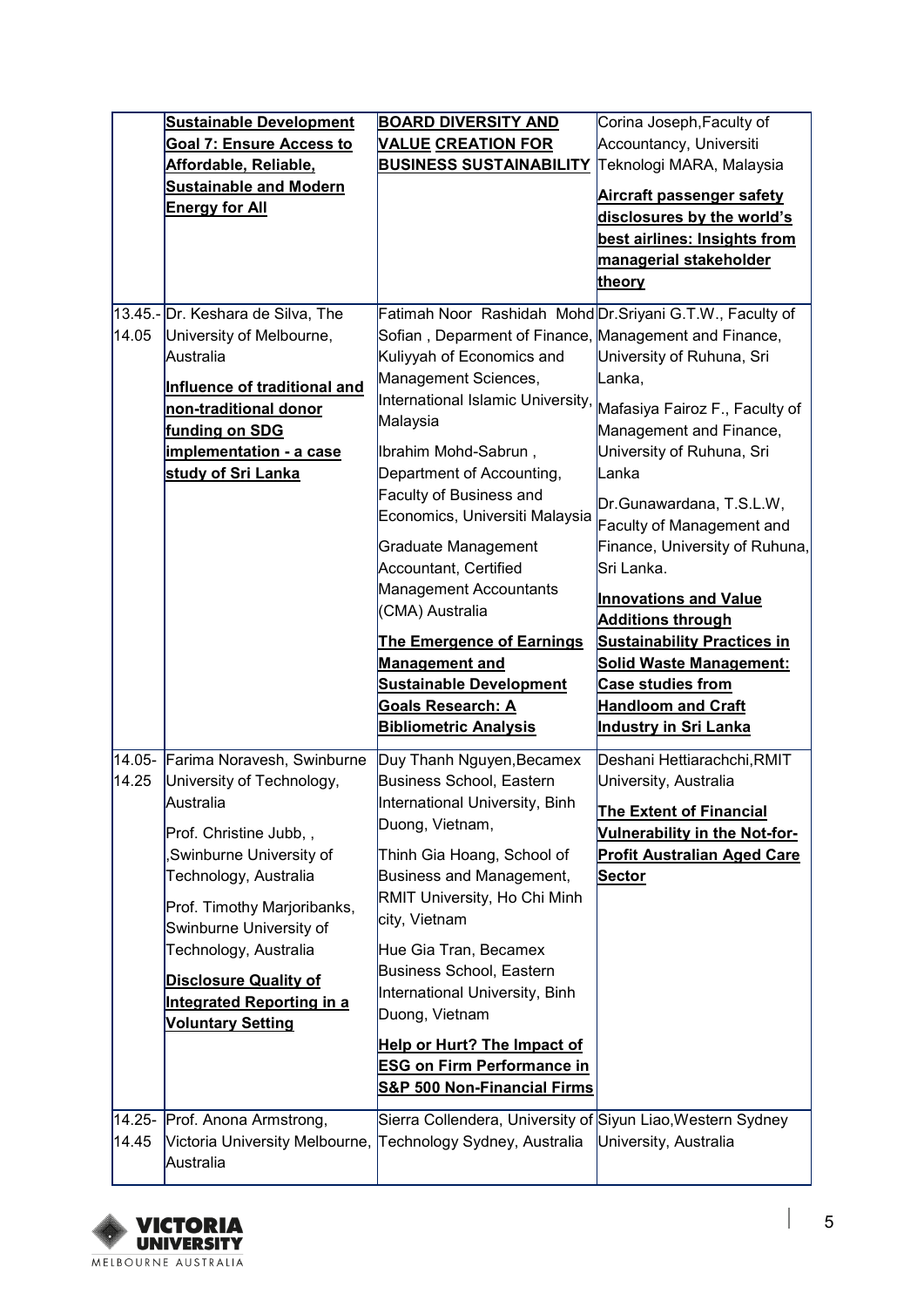|                 | Dr. Yongqiang Li, Victoria<br>University Melbourne,<br>Australia                                                                                                  | Christina, Nikitopoulosa,<br>University of Technology<br>Sydney, Australia                                                                                                                                                         | Aila Khan,Western Sydney<br>University, Australia                                                                                                              |
|-----------------|-------------------------------------------------------------------------------------------------------------------------------------------------------------------|------------------------------------------------------------------------------------------------------------------------------------------------------------------------------------------------------------------------------------|----------------------------------------------------------------------------------------------------------------------------------------------------------------|
|                 | <b>GOVERNANCE AND</b><br><b>SUSTAINABILITY IN LOCAL</b><br><b>GOVERNMENT</b>                                                                                      | Kylie-Anne Richardsa,<br>University of Technology<br>Sydney, Australia<br>Laura Ryanc, Ardea<br>Investment Management,<br>Sydney, Australia                                                                                        | <b>Exploring Future Hybrid</b><br><b>Accounting: a meta-analysis</b><br>of water accounting and<br>management research                                         |
|                 |                                                                                                                                                                   | <b>Climate Change Transition</b><br><b>Risk on Sovereign Bond</b><br><b>Markets</b>                                                                                                                                                |                                                                                                                                                                |
| 15:00           | 14.45- AFTERNOON TEA BREAK                                                                                                                                        |                                                                                                                                                                                                                                    |                                                                                                                                                                |
| 15.00-<br>15.20 | Dr Maree Fitzpatrick,<br>Honorary Fellow, College of<br>Law and Justice, Victoria<br>University, Australia<br>Briallen Medcalf, La Trobe<br>University, Australia | Khalid Alharbi, Victoria<br>University, Australia<br><b>Corporate Social</b><br><b>Responsibility, Governance</b><br>and Real Activities Earnings<br><b>Management</b>                                                             | Miaoli Du, Victoria University,<br>Australia<br>Dr. Yongqiang Li, Victoria<br>University, Australia<br>Prof.Anona Armstrong,<br>Victoria University, Australia |
|                 | The quest for sustainable<br>practice in the Australian<br><b>Meat and Dairy Production</b><br><b>Industries</b>                                                  |                                                                                                                                                                                                                                    | <b>ESG in Australian</b><br><b>Universities: A Balanced</b><br><b>Scorecard Approach (BSC)</b>                                                                 |
| 15.20-<br>15.40 | Saurabh Vija, School of<br>City University of Hong Kong<br>Shauhrat Chopra, School of<br>Energy and Environment, The                                              | Saarce Elsye Hatane, BusinessRuwangi Fernando, Victoria<br>Energy and Environment, The Accounting Program, Faculty of University, Australia<br><b>Business and Economics,</b><br>Universitas Kristen Petra,<br>Surabaya, Indonesia | Dress To Impact:<br><b>Empowering STEM women</b><br>of colour and contributing to                                                                              |
|                 | City University of Hong Kong<br><b>Discovering specifications</b><br>of "Well-being" focused<br><b>Integrated Accounting</b>                                      | Stefany Lia Jonathan, Business <mark>Circular Fashion</mark><br>Accounting Program, Faculty of<br>Business and Economics,<br>Universitas Kristen Petra,<br>Surabaya, Indonesia,                                                    |                                                                                                                                                                |
|                 | <b>Systems to counteract the</b><br>contemporary flaws of<br><b>Corporate Sustainability</b><br>Reporting                                                         | Maria Brigitta Adriane Irianto,<br>Business Accounting Program,<br><b>Faculty of Business and</b><br>Economics, Universitas Kristen<br>Petra, Surabaya, Indonesia                                                                  |                                                                                                                                                                |
|                 |                                                                                                                                                                   | <b>The Performance of</b><br><b>Environmental, Social and</b><br>Governance in COVID-19<br>period in Managing the Cost<br>of Equity in Indonesia                                                                                   |                                                                                                                                                                |



 $\begin{array}{c} \hline \end{array}$